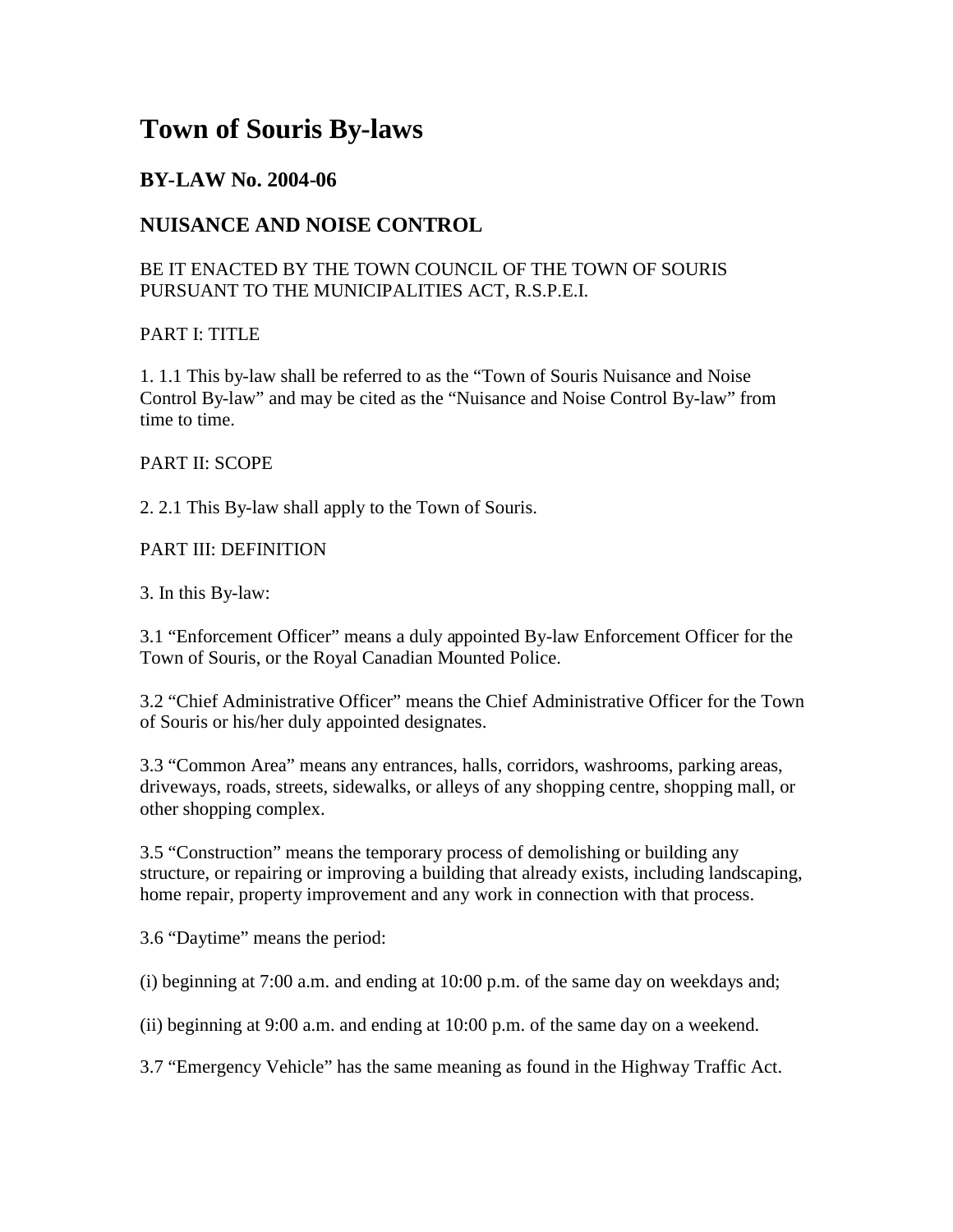3.8 "Firearm" means a rifle, shotgun, air rifle, air pistol, pistol or other mechanical device capable of firing a loaded shell, cartridge, or projectile.

3.9 "Hunting" means any chasing, pursuing, worrying, following after on the trail of, or any searching for, shooting at, stalking, lying in wait for, any wildlife, domestic animal, whether or not the animal is then subsequently captured, killed or injured.

3.10 "Litter" means trash (paper or otherwise), dirt, filth, or other nuisance matter.

3.11 "Mayor" means the Mayor of the Town of Souris.

3.12 "Motorized Machinery" means any tool used for horticulture that is powered by an electric or internal combustion engine of any kind, and includes all machinery powered by any means other than muscular power with the exception of snow removal equipment.

3.13 "Motor Vehicle" has the same meaning as found in the Highway Traffic Act.

3.14 "Night-time" means the period beginning at 10:00 p.m. and ending the following day at:

(i) 7:00 a.m. if the following day is a weekday; or

(ii) 9:00 a.m. if the following day is a weekend.

3.15 "Noise" means any sound that annoys or disturbs humans, or that endangers or injures the health and safety of humans including any loud outcry, clamour, shouting, or movement, or any sound that is harsh or undesirable.

3.16 "Nuisance" means any person, odour, sound, or substance which unreasonably interferes with the enjoyment of life by a person or persons in the Town of Souris.

3.17 "Owner" includes:

(i) a person managing the subject property for the registered owner;

(ii) a tenant, lessee, or other person in possession or occupancy of the subject property;

(iii) an executor, administrator, trustee, agent, or other person managing the subject property for the registered owner;

(iv) when used in reference to real property, includes a person assessed for the property pursuant to the Real Property Assessment Act, R.S.P.E.I. 1988, CAP. R-4.

3.18 "Point of Reception" means any point on the premises of a person where sound, originating from other than those premises, is received.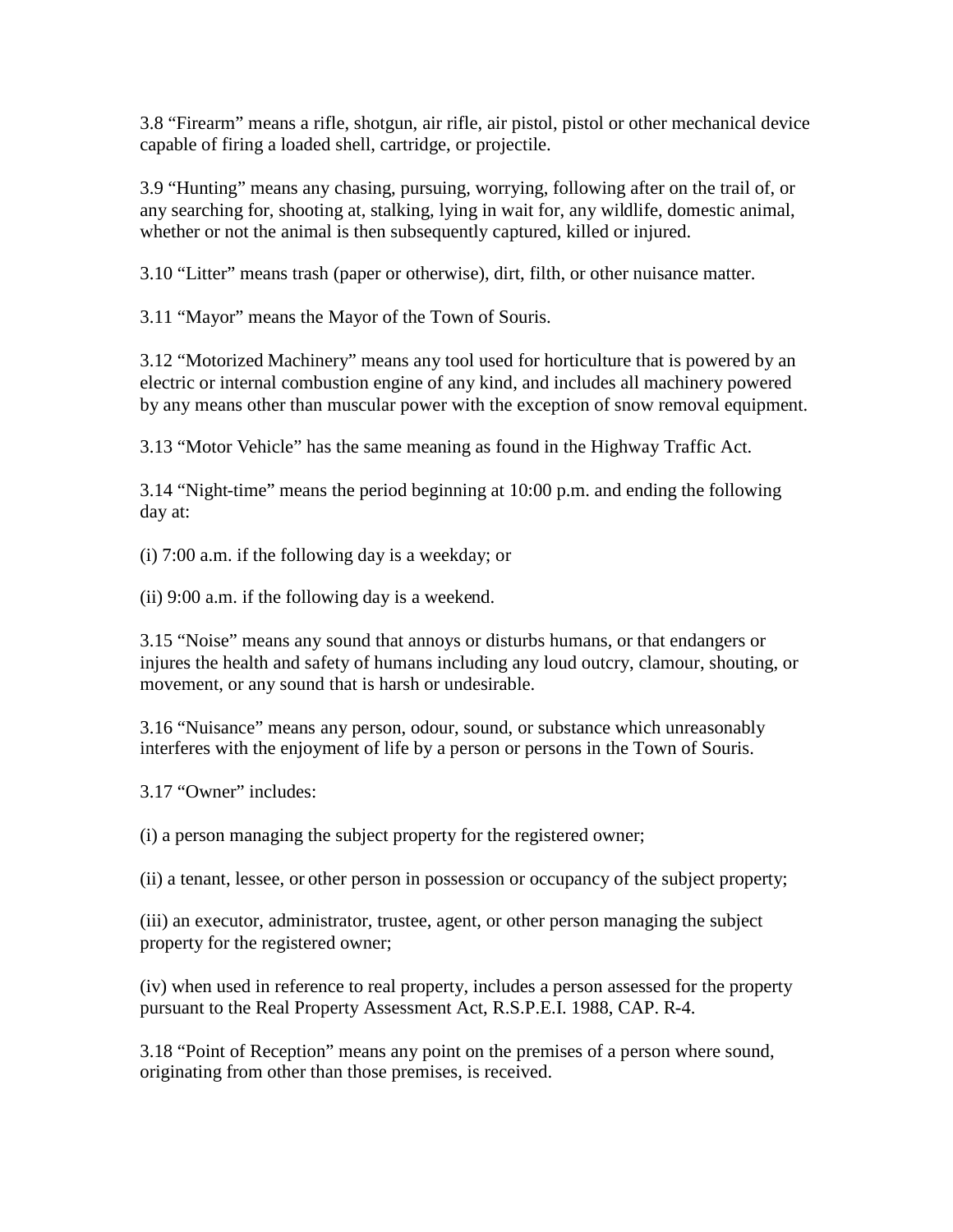3.19 "Sound System" means any system or loud speakers, amplifiers, microphones, or reproducers, or any combination of such equipment, used in the reproduction or amplification of music, speech, or other sounds, when used for communications to, or otherwise addressing or entertaining, whether the same is mounted upon a vehicle or upon a building or other structure or upon the ground.

#### PART IV: NUISANCE

#### 4. 4.1 Disturbances:

Any person who, wilfully or wantonly, rings any doorbell or knocks at any door, building or fence, or performs any type of construction between the hours of 10:00 p.m. and 7:00 a.m. the following day if the following day is a weekday, and 10:00 p.m. and 9:00 a.m. the following day if the following day is a weekend, so as to disturb or annoy any person in his/her dwelling, place of business, or meeting place is guilty of an offence.

#### 4.2 Disorderly Premises:

(a) Any person who permits or engages in shouting, fighting, screaming, or making of any loud noise or any other improper or disorderly conduct in the house or premises occupied by such persons, that is, reasonably capable of disturbing the neighbours or passer-by, is guilty of an offence;

(b) Any person who permits or engages in any activity that unreasonably disturbs or tends to disturb the peace, tranquility or enjoyment of a neighbourhood, is guilty of an offence;

(c) For the purpose of a prosecution pursuant to section 4.2 (a) and (b), evidence that one neighbour is unreasonably disturbed by a noise is prima facie evidence that the neighbourhood is unreasonably disturbed by the noise.

4.3 Disorderly Conduct:

(a) No person shall, while on any street, lane, sidewalk, bridge, wharf, public or private parking lot, while attending any public meeting or gathering, or in any store, shop, mall corridors, house, building, or in any other place in the Town of Souris;

(i) use profane or obscene language, lewd or lascivious conduct, or behaviour;

(ii) be in a drunken or intoxicated condition or act thereon or thereat in a drunken or intoxicated manner;

(b) No person within the Town of Souris shall:

(i) throw any fire ball, fire cracker, or fireworks onto or near any street, highway, thoroughfares, passage or other public place or into or near any building or at or near any person;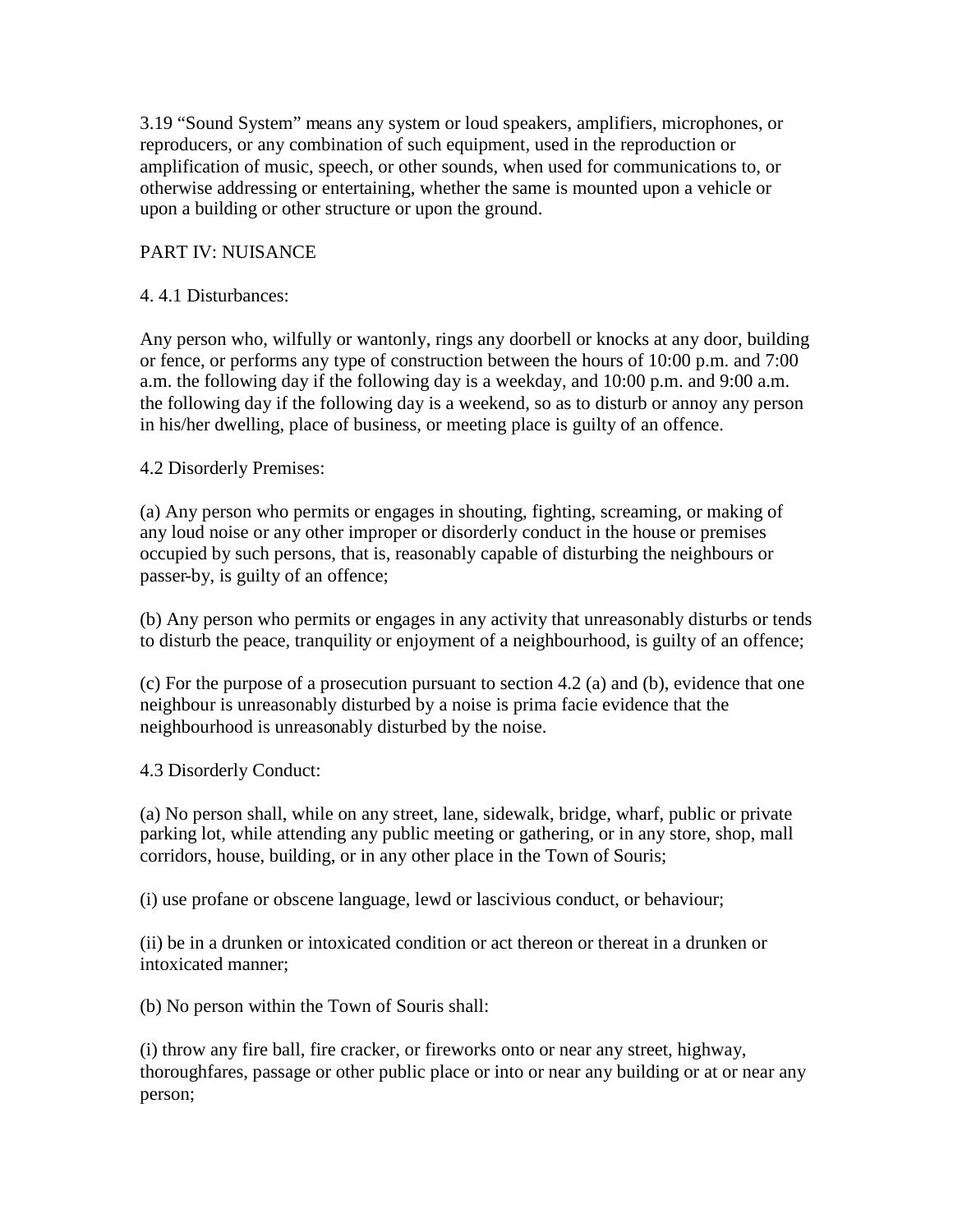(ii) crowd or jostle other pedestrians upon any sidewalk or street in the Town so as to create discomfort, injury, or confusion;

(iii) ride or drive any bicycle or other vehicle other than children's conveyances, on any sidewalk or public footwall so as to endanger any person(s);

(iv) loiter on any street, sidewalk, lane, crossing or footwall or in or around the entrance or steps of any church, place of worship, hall, public building, store, shop or dwelling in the Town after being requested to vacate the area by any person in authority;

(v) coast, skate, roller blade, skate board, play games, or throw stones snowballs, balls or other things to molest, harass or obstruct persons on the sidewalks, crossings or public footwalks in the Town or delay or impede traffic on the streets;

(vi) cast any missile or use any bow and arrow, catapult, airgun or other such object on any street, square, or public place within the Town;

(vii) place or permit to stand on or across a sidewalk or footwall of the Town any vehicle, cart, or mode of conveyance;

(viii) allow any gate to open outwardly over any part of any street or sidewalk;

(ix) put any quantity of snow or ice on the streets, lanes, wharves, or thoroughfares to the river or harbour so as to form any obstruction or nuisance to any person(s);

(x) unless in the performance of some duty sanctioned by proper authority, discharge any firearm within the Town;

(xi) place any object on or projecting over any sidewalk or street of the Town except as provided in sub-section (xii) hereof;

(xii) leave any object owned by him/her or in his/her possession on any street or sidewalk, or public place after being requested by an enforcement officer to remove the object;

(xiii) refuse an enforcement officer to remove the object from any street, sidewalk or public place;

(xiv) without proper authority, deface, alter, destroy any public notice in the Town erected or placed under the authority of the Town, or the Federal or Provincial government;

(xv) use or be in any public park within the Town on any day between the hours of 12:00 Midnight and 7:00 a.m. without first obtaining written permission from the proper Park or Town authority;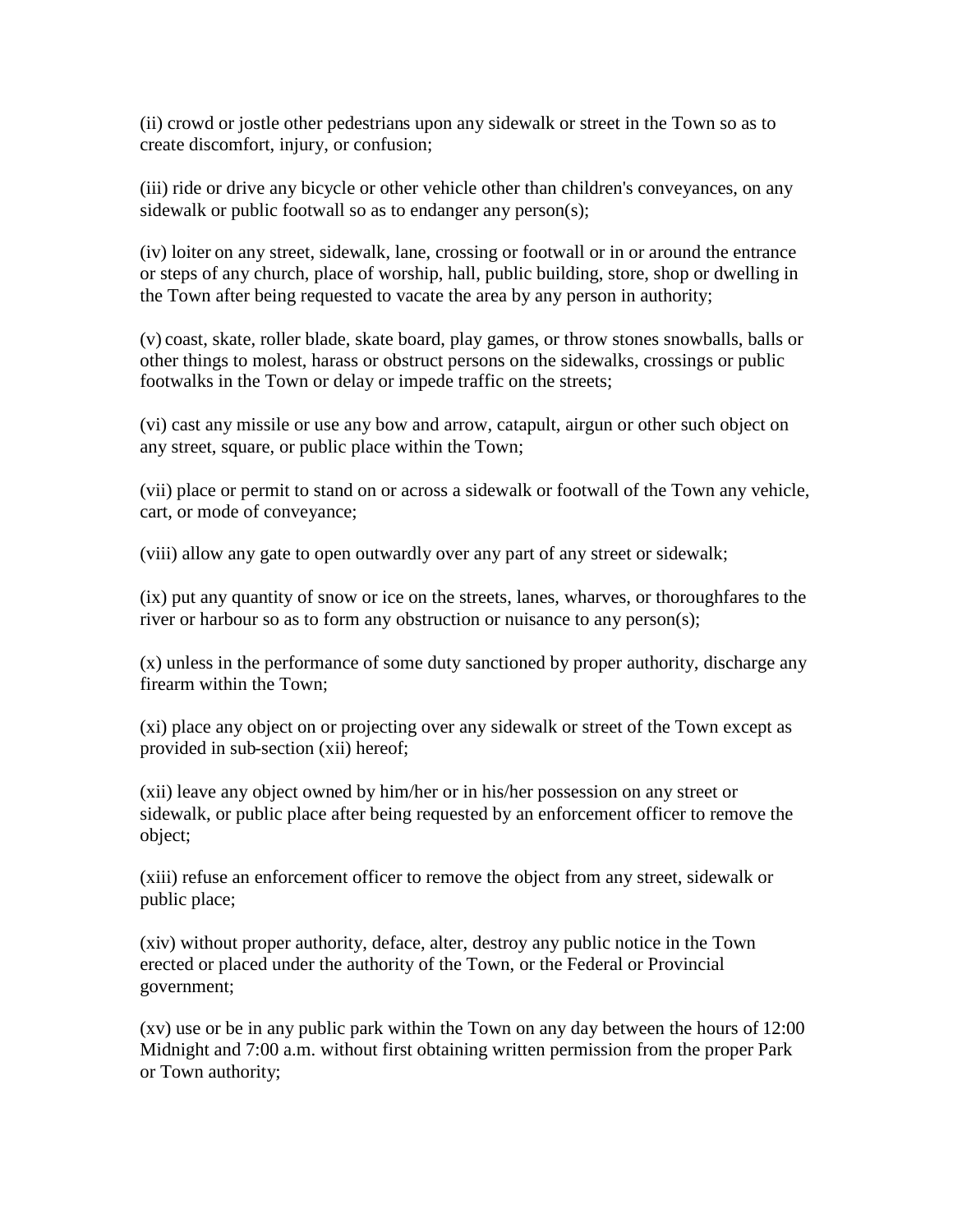(c) Any object which is seized by an enforcement officer may be returned to its owner on payment of any costs for the removal of the object from its offending place;

(d) Any object not claimed within seven (7) days may be sold or otherwise disposed of on order from the Town and the proceeds of such sale shall form part of the general revenue of the Town;

(e) If no serious obstruction is caused, any object may be permitted to be placed on or projecting over any sidewalk, or street of the Town for a reasonable time when being received or shipped.

(f) An enforcement officer may remove or seize any object he/she deems is in violation of this By-law, after the owner is sought and found not to be readily available.

4.4 Littering:

(a) It shall be unlawful for pedestrians, drivers and/or passengers of motor vehicles, boaters, property owners, business owners to discard, or allow being discarded, any litter as defined in this By-law on any street, square, lane, alley, sidewalk, private parking lot which the public has access too, public parking lot which the public has access too, wharf, or bridge within the Town of Souris.

(b) It shall be unlawful for pedestrians, operators or passengers of motor vehicles to discard litter on any private property within the Town of Souris.

## PART V: NOISE

5. 5.1 (a) No person(s) shall, within the municipality, disturb the peace and quiet of person(s) therein by:

(i) shouting, screaming, blowing a horn or other noisemaker, or amplifying speech or music or any other noise;

(ii) operating a motor vehicle or motorized vehicle which does not have the standard approved muffler equipment, or by squealing tires;

(iii) operating a motor vehicle or motorized vehicle in a manner which causes excessive noise;

(b) No person(s) shall, within the Municipality, disturb the peace and quiet of person(s) therein by operating motorized machinery contrary to the provisions of this By-law.

(c) The use of Engine Exhaust Brakes, commonly known as Jake brakes, as a slowing mechanism for trucks within the boundaries of the Municipality is strictly prohibited between the hours of 9:00 p.m. and 7:00 a.m. daily.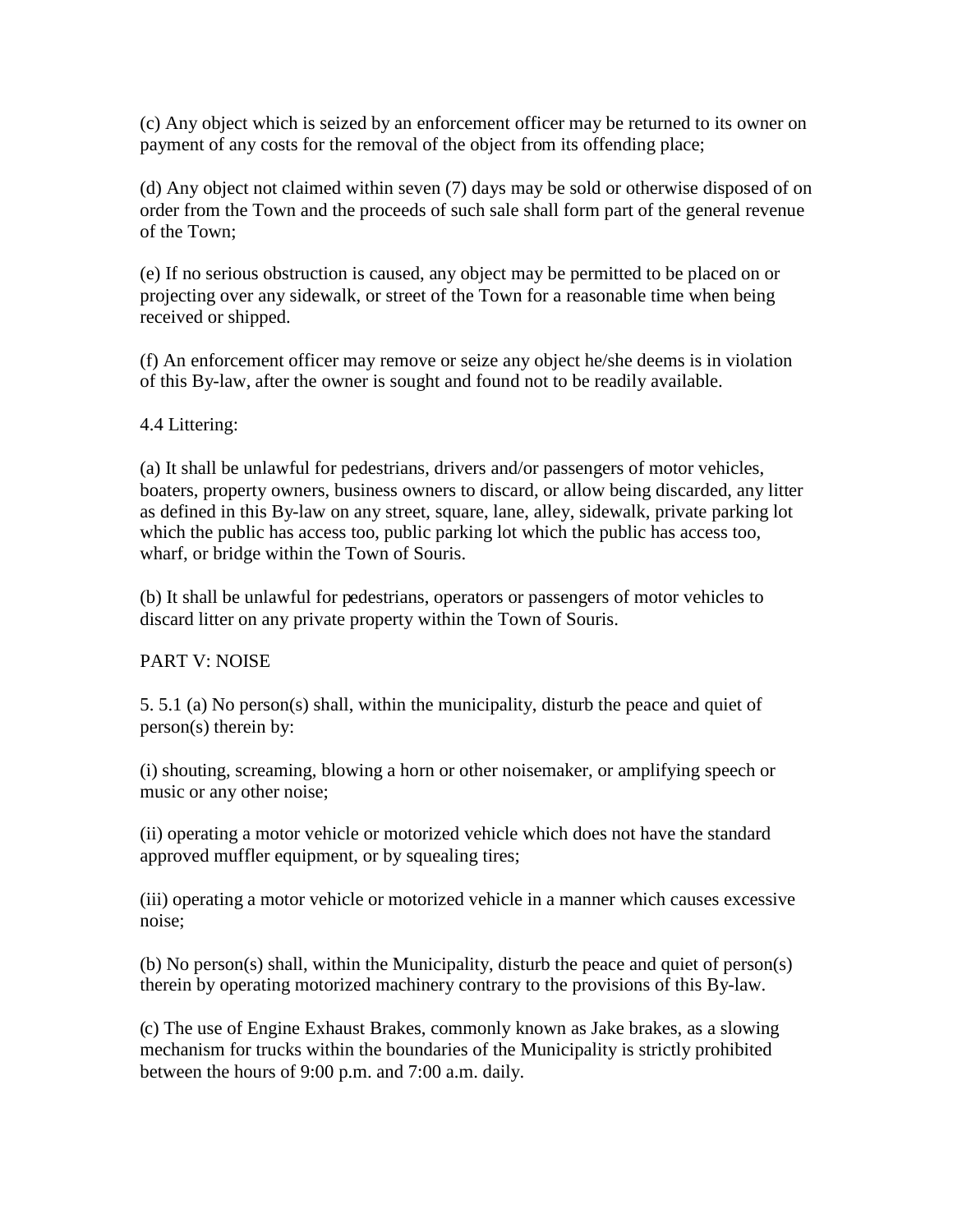(d) Any person who operates or causes or permits to be operated any sound system within the Town that is causing a disturbance or interfering with any person is guilty of an offence.

(e) For the purposes of prosecution pursuant to section 5.1 (d), evidence that one neighbour is unreasonably disturbed by a noise is prima facie evidence that the neighbourhood is unreasonably disturbed by the noise.

## PART VI: HALLOWEEN CURFEW

6. 6.1 (a) Unless accompanied by a person over the age of eighteen (18) years, no person under the age of eighteen (18) years shall be in a public place within the Town of Souris between the hours of 9:00 p.m. October 31st and 7:00 a.m. November 1st.

(b) In a year that October 31st falls on a Sunday, the restrictions provided in section 6.1 (a) shall also apply from 9:00 p.m. October 30th to 7:00 a.m. on October 31st.

#### PART VII: GENERAL PROVISIONS

7. 7.1 (a) Any person who commits a nuisance, or permits or causes any nuisance to be committed, is guilty of an offence;

(b) Any person who commits a noise or permits or causes any noise to be committed, is guilty of an offence.

#### PART VIII: PENALTIES

8. 8.1 (a) Every person who commits an offence under this By-law is guilty of an offence, punishable on summary conviction and liable to:

(i) a minimum fine of not less than One Hundred Dollars (\$100.00) and not more than Five Hundred Dollar (\$500.00) for the first offence, and minimum fine of not less than Two-Hundred and Fifty Dollars (\$250.00) and not more than One Thousand Dollars (\$1,000.00) for any subsequent offence;

(ii) imprisonment for a term not exceeding Ninety (90) days; or

(iii) to both;

and in default of payment of any fine imposed, to a further term of imprisonment not exceeding Ninety (90) days.

(b) A copy of any writing, paper or document filed in Court or any statement containing any information from the records of the Department of the Minister appointed pursuant to the provisions of the Real Property Assessment Act, R.S.P.E.I. 1988, Cap. R-4 shall be received in evidence in Court without proof of signature and is prima facie evidence of